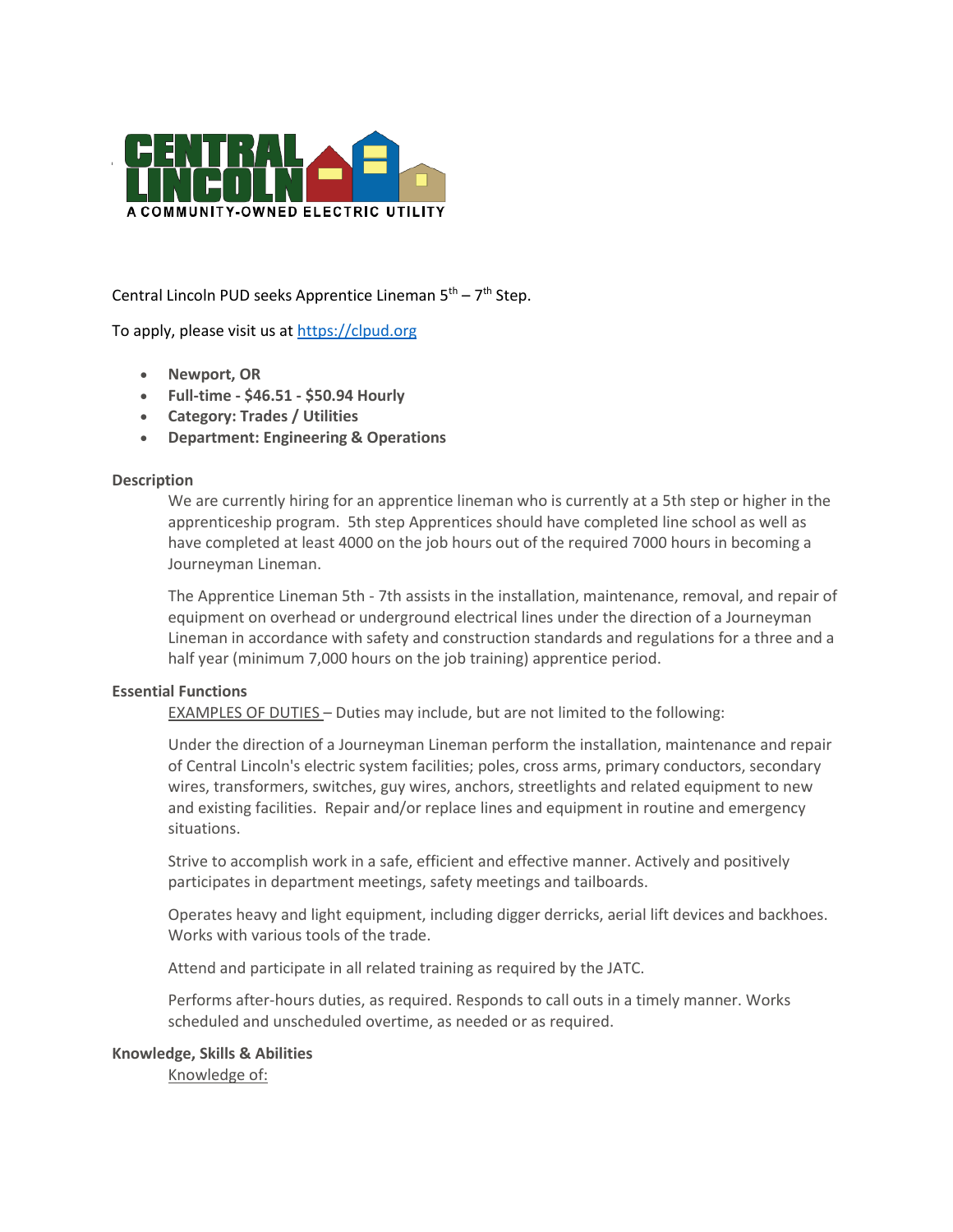- Basic Practices, procedures, materials, tools and equipment used in overhead and underground electrical line construction.
- Basic Methods, procedures and safety precautions for working with energized lines, overhead and underground.
- Basic Practices, procedures, materials, tools and related equipment used in installing, terminating, splicing, testing, troubleshooting, and maintaining underground cable.

## Skills in:

- Basic Application of utility work rules, laws and regulations including NESC, OSHA 1910.269 and Oregon OSHA and other codes concerning utility and construction operation, as well as the utility and division goals, policies and objectives.
- Interacting well with supervision, coworkers and customers.

### Ability to:

- Learn to read and understand engineering sketches.
- Learn to operate power-operated digger/derrick truck, bucket truck, wire stringing equipment both underground and overhead, fault locating equipment and testing equipment, wire reel trailers, backyard pole setting equipment and other vehicles, tools and equipment normally associated with the electric utility industry.
- Climb poles, using conventional climbing gear.
- Model behaviors that promote open communication, teamwork, and accountability. Provide a positive, inspiring, and motivating work environment for fellow employees, and to support co-workers to ensure a productive and efficient team environment.
- Demonstrate cultural competency through respectful, inclusive work habits and through the valuing and welcoming of cultural differences in all position responsibilities.
- Communicate clearly, concisely, effectively and respectfully, both orally and in writing.
- Work as a team member with diverse staff throughout the organization.
- Provide outstanding customer service to internal and external clients of diverse backgrounds.
- Establish and maintain effective working relationships with internal and external customers and coworkers.
- Obtain First Aid and CPR certification.

### **Minimum Qualifications and Progression**

- Must be 18 years of age.
- Valid driver's license: Yes, including a Class A State of Oregon CDL.
- Post-offer background check required: Yes
- Post-offer drug test required: Yes
- Post-offer physical/functional test required: Yes
- Be a high school graduate or have a GED certificate of equivalency.
- Must have completed one year of high school algebra or equivalent with a passing grade of 'C' or better.
- Must pass the NJATC screening exam with a minimum score of 4 or higher.
- Successfully complete a 10-day climbing school at Camp Rilea or have graduated from an accredited line school.